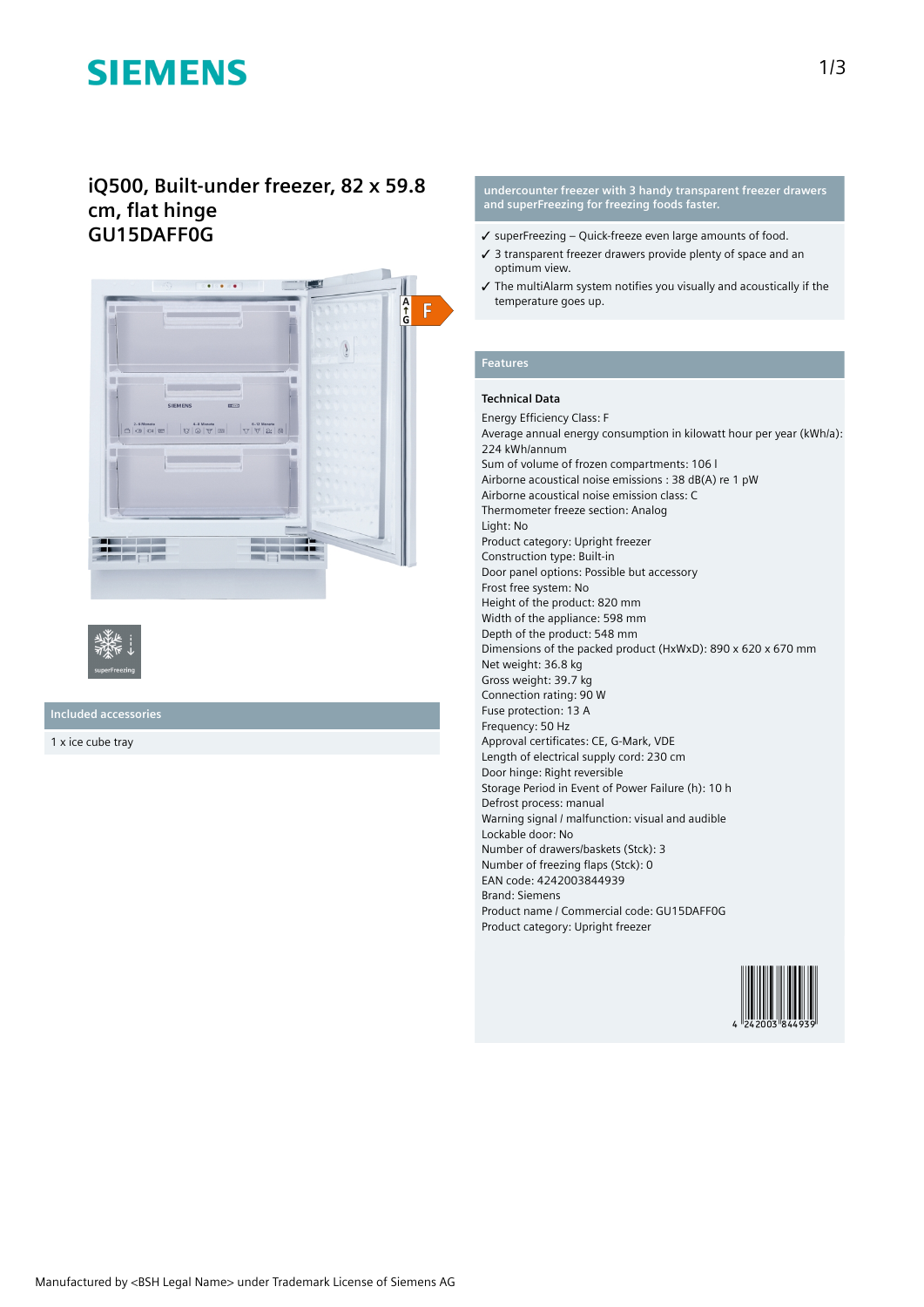# **SIEMENS**

# iQ500, Built-under freezer, 82 x 59.8 **c m , fl a t h i n g e G U 1 5 D A F F 0 G**

#### **Features**

### Included accessories

• KF10ZAX0, KU20ZSX0

#### Key features - Freezer section

- Temperature indicator on inside of door
- Dial temperature control
- superFreeze function with automatic deactivation
- Freezer malfunction warning signal: optical, acoustical
- Ventilation through plinth
- Variable plinth adaption
- Height adjustable feet in the front
- 3 freezer drawers
- Right hinged door, reversible door
- Dimensions: 82 cm H x 59.8 cm W x 54.8 cm D
- Connection value 90 W
- 220 240 V
- GU15DAFF0G

### **Dimension and installation**

● Convenience and Safety

#### **Performance and Consumption**

- EU19\_EEK\_D: F
- Total Volume : 106 l
- Net Fridge Volume : 0 l
- Net Freezer Volume : 106 l
- Freezing capacity 24h : 7.4 kg
- Annual Energy Consumption: 224 kWh/a
- Climate Class: SN-T
- Noise Level : 38 dB , EU19\_Noise emission class\_D: C
- Temperature rise time : EU19\_Temperature rise time\_D: 10 H